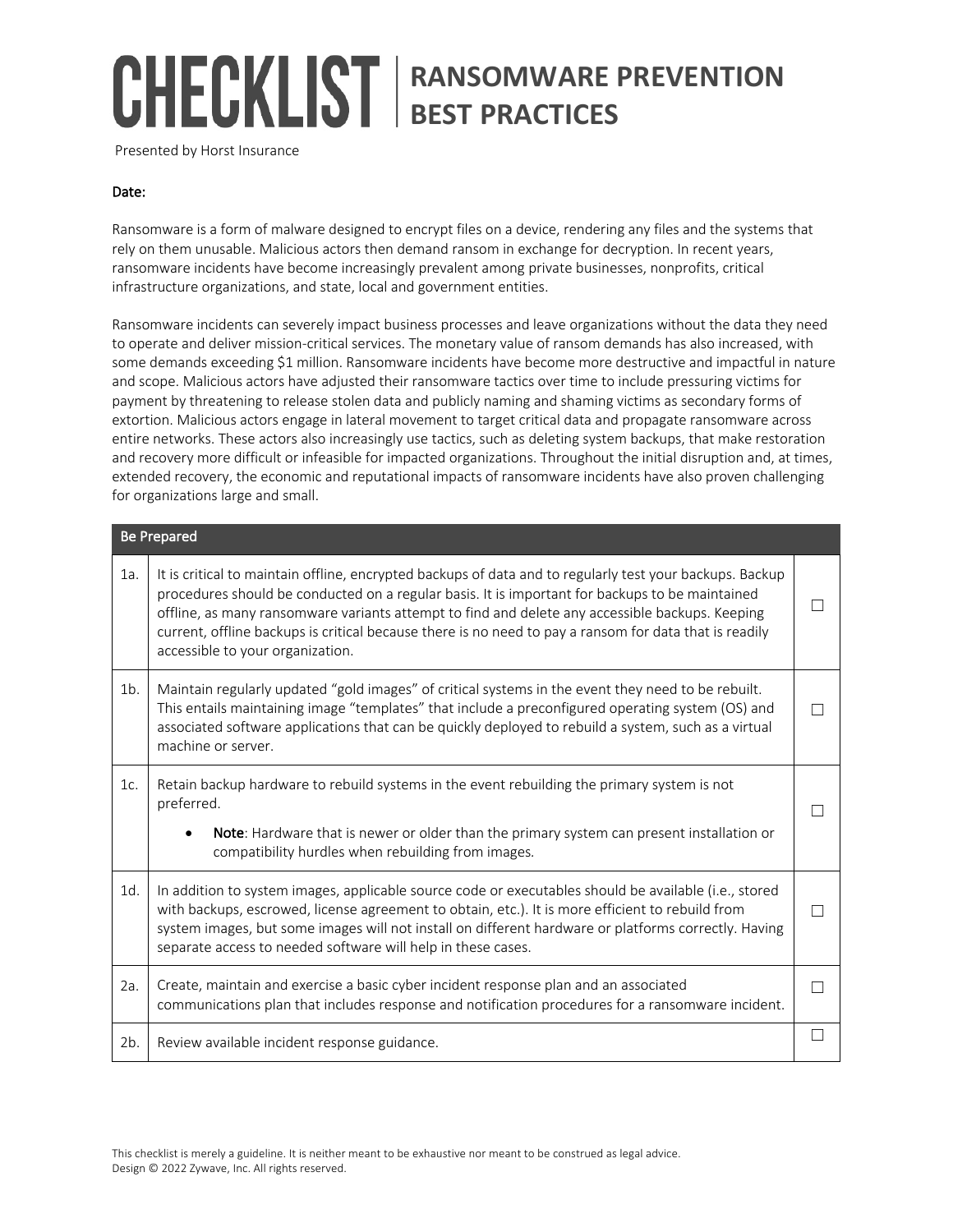### CHECKLIST | RANSOMWARE PREVENTION BEST PRACTICES

| Ransomware Infection Vector: Internet-facing Vulnerabilities and Misconfigurations |                                                                                                                                                                                                                                                                                                                                             |        |
|------------------------------------------------------------------------------------|---------------------------------------------------------------------------------------------------------------------------------------------------------------------------------------------------------------------------------------------------------------------------------------------------------------------------------------------|--------|
| 1.                                                                                 | Conduct regular vulnerability scanning to identify and address vulnerabilities, especially those on<br>internet-facing devices, to limit the attack surface.                                                                                                                                                                                |        |
|                                                                                    | Note: The Cybersecurity and Infrastructure Security Agency (CISA) offers a no-cost<br>$\bullet$<br>Vulnerability Scanning service and other no-cost assessments.                                                                                                                                                                            |        |
| 2a.                                                                                | Regularly patch and update software and OSs to the latest available versions.                                                                                                                                                                                                                                                               | $\Box$ |
| 2b.                                                                                | Prioritize timely patching of internet-facing servers-as well as software processing internet data,<br>such as web browsers, browser plugins and document readers-for known vulnerabilities.                                                                                                                                                | П      |
| 3.                                                                                 | Ensure devices are properly configured and security features are enabled. For example, disable<br>ports and protocols that are not being used for a business purpose (e.g., Remote Desktop Protocol<br>(RDP)-Transmission Control Protocol (TCP) Port 3389).                                                                                |        |
| 4a.                                                                                | Employ best practices for the use of RDP and other remote desktop services. Threat actors often<br>gain initial access to a network through exposed and poorly secured remote services and later<br>propagate ransomware. See CISA Alert AA20-073A, Enterprise VPN Security.                                                                |        |
| 4b.                                                                                | Audit the network for systems using RDP, close unused RDP ports, enforce account lockouts after a<br>specified number of attempts, apply multifactor authentication (MFA) and log RDP login attempts.                                                                                                                                       |        |
| 5a.                                                                                | Disable or block Server Message Block (SMB) protocol outbound and remove or disable outdated<br>versions of SMB. Threat actors use SMB to propagate malware across organizations. Based on this<br>specific threat, organizations should consider the actions in 5b. and 5c. to protect their networks.                                     |        |
| 5b.                                                                                | Disable SMBv1 and v2 on your internal network after working to mitigate any existing dependencies<br>(on the part of existing systems or applications) that may break when disabled.<br>Note: Remove dependencies through upgrades and reconfiguration. Upgrade to SMBv3 (or<br>$\bullet$<br>most current version), along with SMB signing. |        |
| 5c.                                                                                | Block all versions of SMB from being accessible externally to your network by blocking TCP port 445<br>with related protocols on User Datagram Protocol ports 137-138 and TCP port 139.                                                                                                                                                     | П      |

| Ransomware Infection Vector: Phishing |                                                                                                                                                                                                                                                                                                                           |  |
|---------------------------------------|---------------------------------------------------------------------------------------------------------------------------------------------------------------------------------------------------------------------------------------------------------------------------------------------------------------------------|--|
| 1.                                    | Implement a cybersecurity user awareness and training program that includes guidance on how to<br>identify and report suspicious activity (e.g., phishing) or incidents. Conduct organization-wide<br>phishing tests to gauge user awareness and reinforce the importance of identifying potentially<br>malicious emails. |  |
| 2.                                    | Implement filters at the email gateway to filter out emails with known malicious indicators, such as<br>known malicious subject lines, and block suspicious Internet Protocol (IP) addresses at the firewall.                                                                                                             |  |
| 3.                                    | To lower the chance of spoofed or modified emails from valid domains, implement Domain-based<br>Message Authentication, Reporting and Conformance (DMARC) policy and verification. DMARC<br>builds on the widely deployed sender policy framework and Domain Keys Identified Mail protocols,                              |  |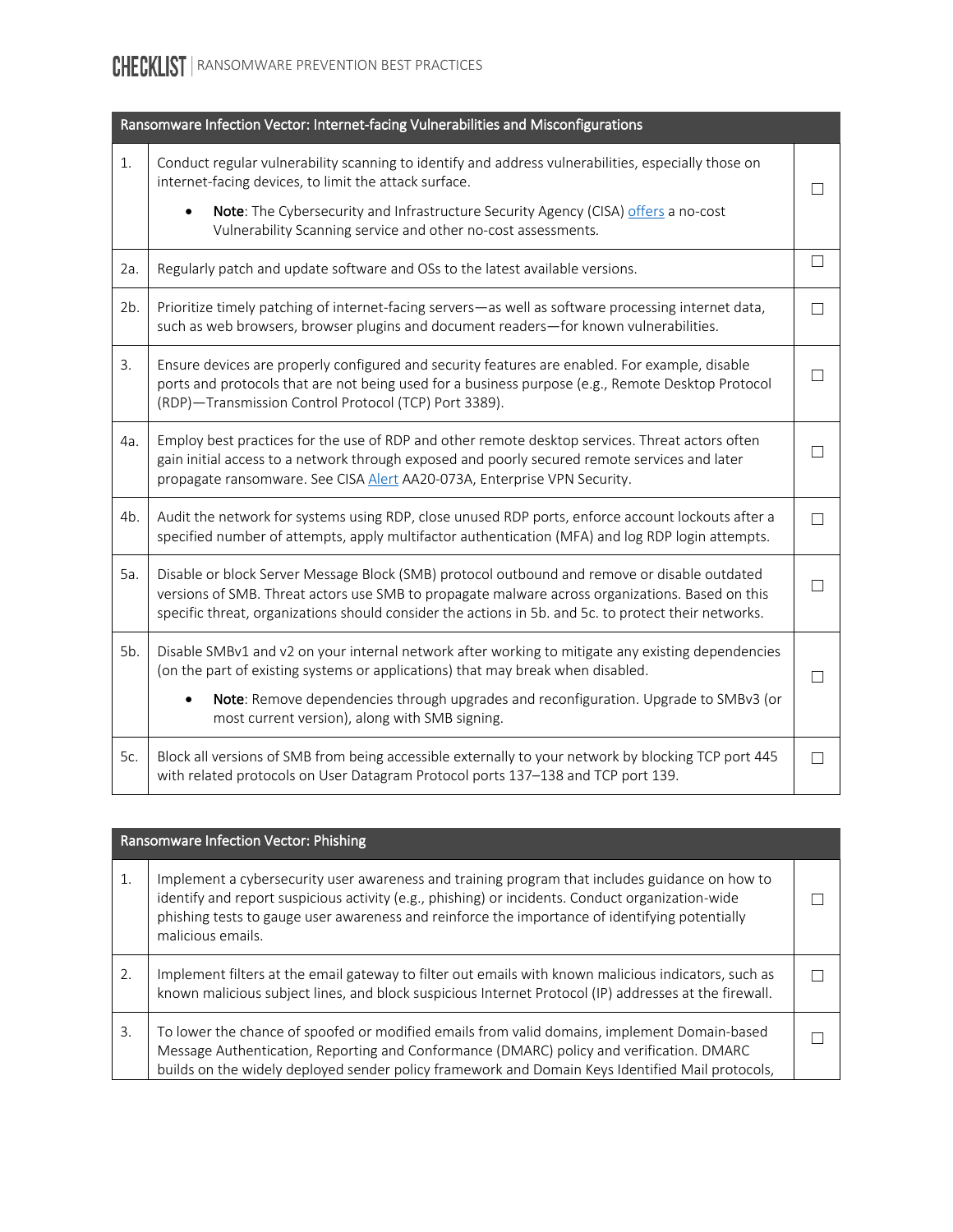### **CHECKLIST** RANSOMWARE PREVENTION BEST PRACTICES

|    | adding a reporting function that allows senders and receivers to improve and monitor the<br>protection of the domain from fraudulent email. |  |
|----|---------------------------------------------------------------------------------------------------------------------------------------------|--|
| 4. | Consider disabling macro scripts for Microsoft Office files transmitted via email. These macros can<br>be used to deliver ransomware.       |  |

| Ransomware Infection Vector: Precursor Malware Infection |                                                                                                                                                                                                                                                                                              |  |
|----------------------------------------------------------|----------------------------------------------------------------------------------------------------------------------------------------------------------------------------------------------------------------------------------------------------------------------------------------------|--|
| 1a.                                                      | Ensure antivirus and anti-malware software and signatures are up to date. Additionally, turn on<br>automatic updates for both solutions. CISA recommends using a centrally managed antivirus<br>solution. This enables the detection of both "precursor" malware and ransomware.             |  |
| $1b$ .                                                   | A ransomware infection may be evidence of a previous, unresolved network compromise. For<br>example, many ransomware infections result from existing malware infections, such as TrickBot,<br>Dridex or Emotet.                                                                              |  |
| 1c.                                                      | In some cases, ransomware deployment is just the last step in a network compromise and is<br>dropped as a way to obfuscate previous post-compromise activities.                                                                                                                              |  |
| 2a.                                                      | Use application directory allowlisting on all assets to ensure that only authorized software can run<br>and all unauthorized software is blocked from execution.                                                                                                                             |  |
| 2b.                                                      | Enable application directory allowlisting through Microsoft Software Restriction Policy or AppLocker.                                                                                                                                                                                        |  |
| 2c.                                                      | Use directory allowlisting rather than attempting to list every possible permutation of applications in<br>a network environment. Safe defaults allow applications to run from PROGRAMFILES,<br>PROGRAMFILES(X86) and SYSTEM32. Disallow all other locations unless an exception is granted. |  |
| 3.                                                       | Consider implementing an intrusion detection system (IDS) to detect command and control activity<br>and other potentially malicious network activity that occurs prior to ransomware deployment.                                                                                             |  |

| Ransomware Infection Vector: Third Parties and Managed Service Providers |                                                                                                                                                                                                                                                                       |  |
|--------------------------------------------------------------------------|-----------------------------------------------------------------------------------------------------------------------------------------------------------------------------------------------------------------------------------------------------------------------|--|
| 1a.                                                                      | Take into consideration the risk management and cyber hygiene practices of third parties or<br>managed service providers (MSPs) your organization relies on to meet its mission. MSPs have been<br>an infection vector for ransomware impacting client organizations. |  |
| $1b$ .                                                                   | If a third party or MSP is responsible for maintaining and securing your organization's backups,<br>ensure they follow the applicable best practices outlined above. Using contract language to<br>formalize your security requirements is a best practice.           |  |
| 2a.                                                                      | Understand that adversaries may exploit the trusted relationships your organization has with third<br>parties and MSPs. See CISA's APTs Targeting IT Service Provider Customers.                                                                                      |  |
| 2b.                                                                      | Adversaries may target MSPs with the goal of compromising MSP client organizations. They may use<br>MSP network connections and access to client organizations as a key vector to propagate malware<br>and ransomware.                                                |  |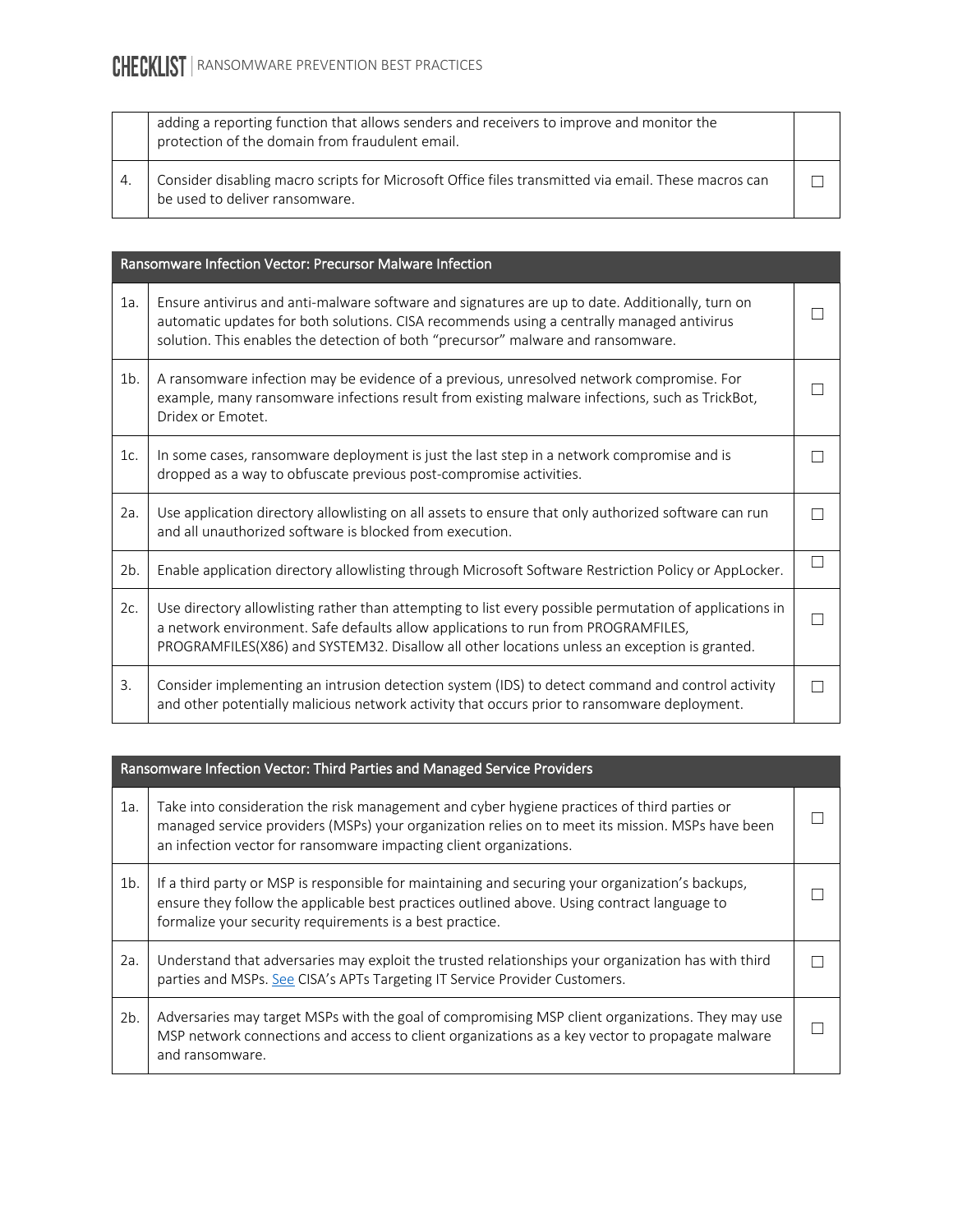2c.  $\vert$  Adversaries may spoof the identity of—or use compromised email accounts associated with entities your organization has a trusted relationship with in order to phish your users, enabling network compromise and disclosure of information.  $\Box$ 

| General Best Practices and Hardening Guidance |                                                                                                                                                                                                                                                                                                                                                                                                                                                                                                 |                          |
|-----------------------------------------------|-------------------------------------------------------------------------------------------------------------------------------------------------------------------------------------------------------------------------------------------------------------------------------------------------------------------------------------------------------------------------------------------------------------------------------------------------------------------------------------------------|--------------------------|
| 1a.                                           | Employ MFA for all services to the extent possible, particularly for webmail, virtual private networks,<br>and accounts that access critical systems.                                                                                                                                                                                                                                                                                                                                           | П                        |
| $1b$ .                                        | If you are using passwords, use strong passwords and do not reuse passwords for multiple accounts.<br>Change default passwords. Enforce account lockouts after a specified number of login attempts.<br>Password managers can help you develop and manage secure passwords.                                                                                                                                                                                                                     |                          |
| 2a.                                           | Apply the principle of least privilege to all systems and services so users only have the access they<br>need to perform their jobs. Threat actors often seek out privileged accounts to leverage to help<br>saturate networks with ransomware.                                                                                                                                                                                                                                                 |                          |
| 2b.                                           | Restrict user permissions to install and run software applications.                                                                                                                                                                                                                                                                                                                                                                                                                             | $\Box$                   |
| 2c.                                           | Limit the ability of a local administrator account to log in from a local interactive session (e.g., "Deny<br>access to this computer from the network") and prevent access via an RDP session.                                                                                                                                                                                                                                                                                                 | П                        |
| 2d.                                           | Remove unnecessary accounts and groups and restrict root access.                                                                                                                                                                                                                                                                                                                                                                                                                                | $\Box$                   |
| 2e.                                           | Control and limit local administration.                                                                                                                                                                                                                                                                                                                                                                                                                                                         | $\Box$                   |
| 2f.                                           | Make use of the Protected Users Active Directory group in Windows domains to further secure<br>privileged user accounts against pass-the-hash attacks.                                                                                                                                                                                                                                                                                                                                          | $\vert \ \ \vert$        |
| 2g.                                           | Audit user accounts regularly, particularly remote monitoring and management accounts that are<br>publicly accessible. This includes audits of third-party access given to MSPs.                                                                                                                                                                                                                                                                                                                | $\Box$                   |
| 3.                                            | Leverage best practices and enable security settings in association with cloud environments, such as<br>Microsoft Office 365.                                                                                                                                                                                                                                                                                                                                                                   | П                        |
| 4a.                                           | Develop and regularly update a comprehensive network diagram that describes systems and data<br>flows within your organization's network (see Figure 1). This is useful in a steady state and can help<br>incident responders understand where to focus their efforts.                                                                                                                                                                                                                          | $\overline{\phantom{a}}$ |
| 4b.                                           | The diagram should include depictions of covered major networks, any specific IP addressing<br>schemes and the general network topology (including network connections, interdependencies and<br>access granted to third parties or MSPs).                                                                                                                                                                                                                                                      | □                        |
| 5a.                                           | Employ logical or physical means of network segmentation to separate various business units or<br>departmental IT resources within your organization and to maintain separation between IT and<br>operational technology. This will help contain the impact of any intrusion affecting your organization<br>and prevent or limit lateral movement on the part of malicious actors. See Figures 2 and 3 for<br>depictions of a flat (unsegmented) network and a best practice segmented network. |                          |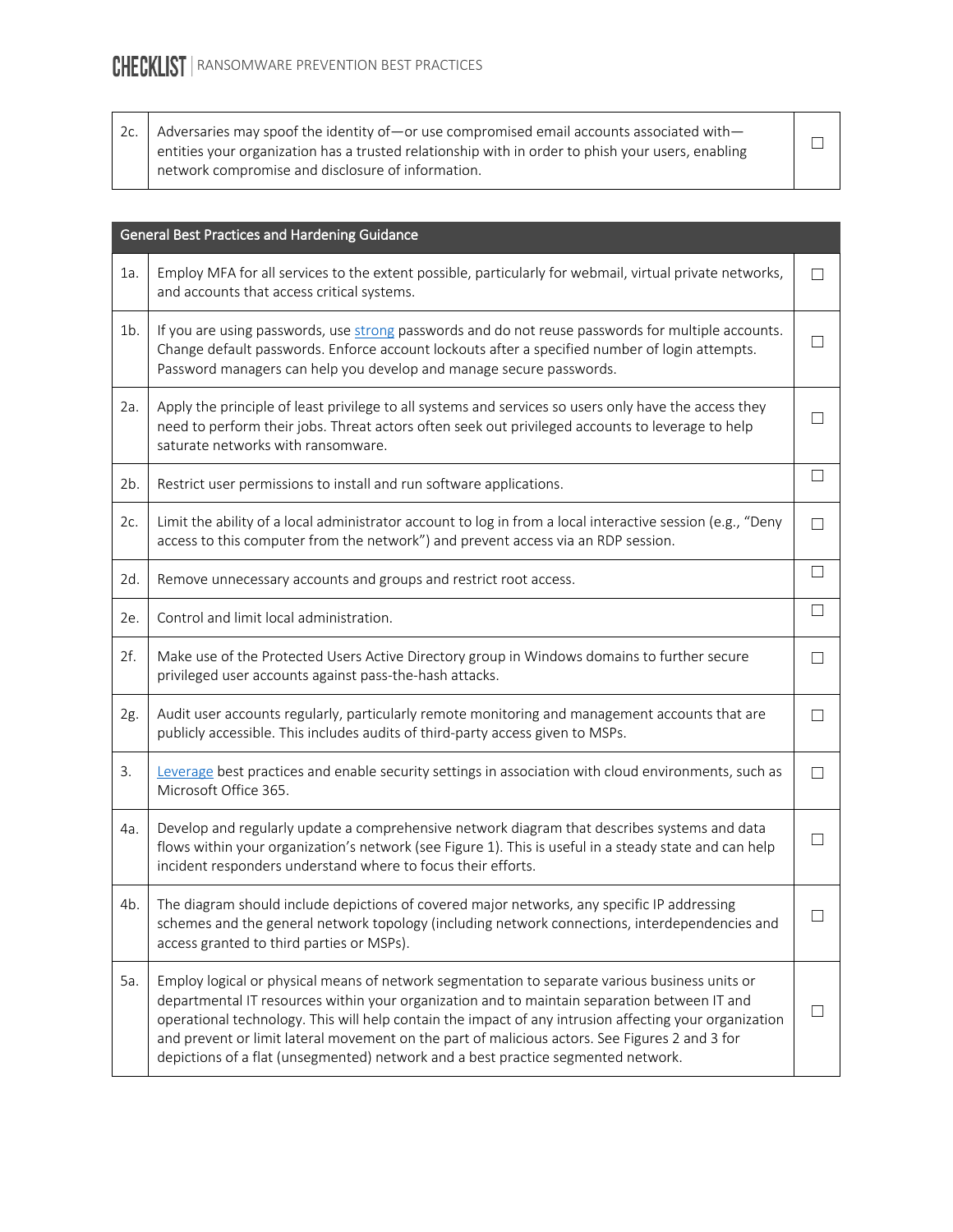### CHECKLIST | RANSOMWARE PREVENTION BEST PRACTICES

| 5b. | Network segmentation can be rendered ineffective if it is breached through user error or<br>nonadherence to organizational policies (e.g., connecting removable storage media or other devices<br>to multiple segments).                                                                                                                                                                                                                                                                       | $\blacksquare$ |
|-----|------------------------------------------------------------------------------------------------------------------------------------------------------------------------------------------------------------------------------------------------------------------------------------------------------------------------------------------------------------------------------------------------------------------------------------------------------------------------------------------------|----------------|
| 6a. | Ensure your organization has a comprehensive asset management approach.                                                                                                                                                                                                                                                                                                                                                                                                                        | $\Box$         |
| 6b. | Understand and inventory your organization's IT assets, both logical (e.g., data, software) and<br>physical (e.g., hardware).                                                                                                                                                                                                                                                                                                                                                                  | П              |
| 6с. | Understand which data or systems are most critical for health and safety, revenue generation, or<br>other critical services, as well as any associated interdependencies (i.e., "critical asset or system<br>list"). This will aid your organization in determining restoration priorities should an incident occur.<br>Apply more comprehensive security controls or safeguards to critical assets. This requires<br>organizationwide coordination.                                           |                |
| 6d. | Use the MS-ISAC Hardware and Software Asset Tracking Spreadsheet.                                                                                                                                                                                                                                                                                                                                                                                                                              | П              |
| 7a. | Restrict usage of PowerShell, using Group Policy, to specific users on a case-by-case basis. Typically,<br>only those users or administrators who manage the network or Windows OSs should be permitted<br>to use PowerShell. Update PowerShell and enable enhanced logging. PowerShell is a cross-platform,<br>command-line, shell and scripting language that is a component of Microsoft Windows. Threat<br>actors use PowerShell to deploy ransomware and hide their malicious activities. |                |
| 7b. | Update PowerShell instances to version 5.0 or later and uninstall all earlier PowerShell versions. Logs<br>from PowerShell prior to version 5.0 are either non-existent or do not record enough detail to aid in<br>enterprise monitoring and incident response activities.<br>Note: PowerShell logs contain valuable data, including historical OS and registry interaction<br>and possible tactics, techniques and procedures of a threat actor's PowerShell use.                            | П              |
| 7c. | Ensure PowerShell instances (use most current version) have module, script block and transcription<br>logging enabled (enhanced logging).<br>Note: The two logs that record PowerShell activity are the "PowerShell" Windows Event<br>Log and the "PowerShell Operational" Log. CISA recommends turning on these two                                                                                                                                                                           | П              |
|     | Windows Event Logs with a retention period of 180 days. These logs should be checked on<br>a regular basis to confirm whether the log data has been deleted or logging has been<br>turned off. Set the storage size permitted for both logs as large as possible.                                                                                                                                                                                                                              |                |
| 8a. | Secure domain controllers (DCs). Threat actors often target and use DCs as a staging point to spread<br>ransomware network-wide. The following list contains high-level suggestions on how best to secure<br>a DC:                                                                                                                                                                                                                                                                             |                |
|     | Ensure that DCs are regularly patched. This includes the application of critical patches as<br>soon as possible.                                                                                                                                                                                                                                                                                                                                                                               |                |
|     | Ensure the most current version of the Windows Server OS is being used on DCs. Security<br>٠<br>features are better integrated into newer versions of Windows Server OSs, including Active<br>Directory security features. Use Active Directory configuration guides, such as those<br>available from Microsoft, when configuring available security features.                                                                                                                                 |                |
|     | Ensure that no additional software or agents are installed on DCs, as these can be<br>leveraged to run arbitrary code on the system.                                                                                                                                                                                                                                                                                                                                                           |                |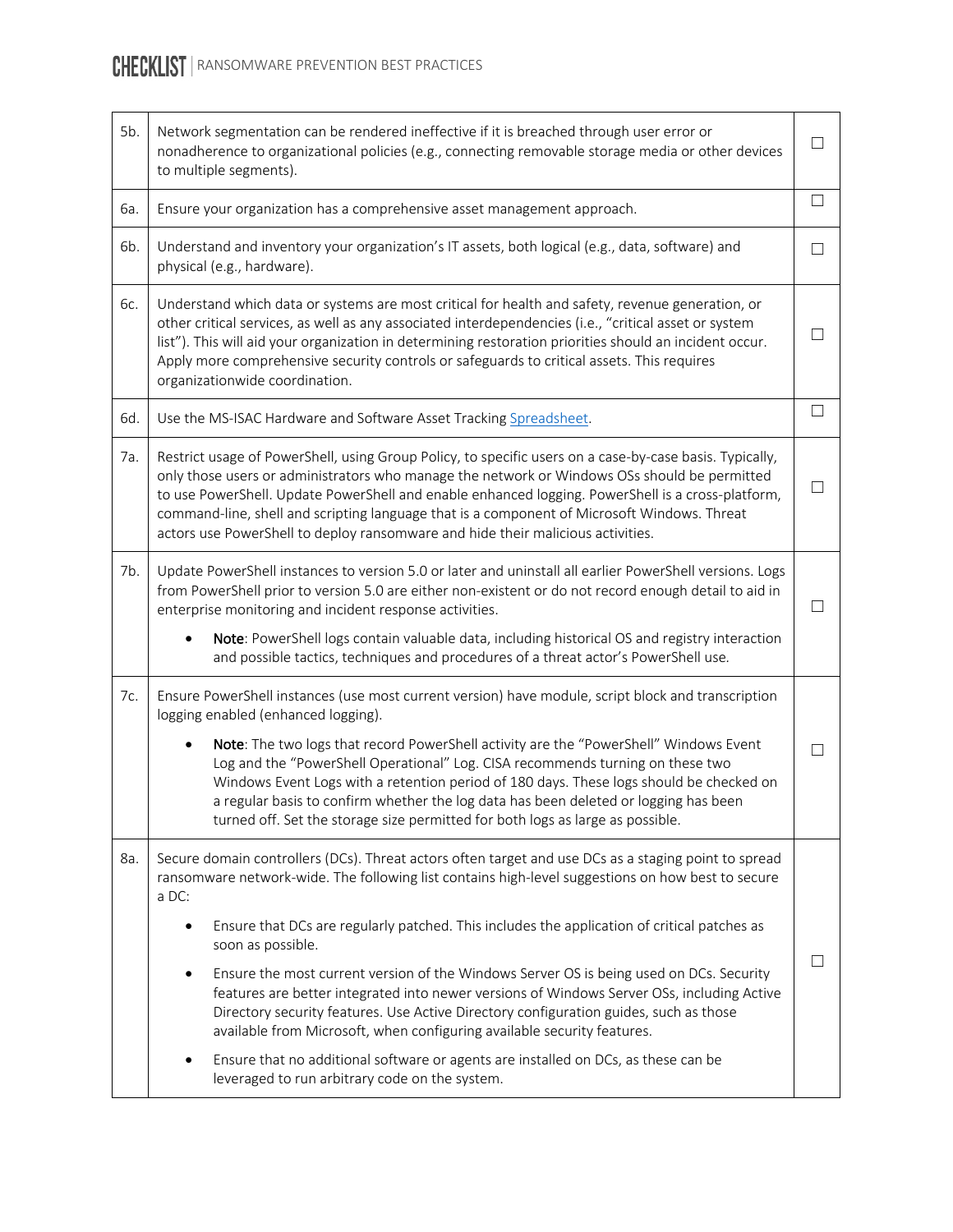|     | Access to DCs should be restricted to the administrators' group. Users within this group<br>$\bullet$<br>should be limited and have separate accounts used for day-to-day operations with<br>nonadministrative permissions.                                                                                                                                                                                                             |  |
|-----|-----------------------------------------------------------------------------------------------------------------------------------------------------------------------------------------------------------------------------------------------------------------------------------------------------------------------------------------------------------------------------------------------------------------------------------------|--|
|     | DC host firewalls should be configured to prevent internet access. Usually, these systems<br>$\bullet$<br>do not have a valid need for direct internet access. Updated servers with internet<br>connectivity can be used to pull necessary updates in lieu of allowing internet access for<br>DCs.                                                                                                                                      |  |
| 8b. | CISA recommends the following DC Group Policy settings (this is not an all-inclusive list, and further<br>steps should be taken to secure DCs within the environment):                                                                                                                                                                                                                                                                  |  |
|     | The Kerberos default protocol is recommended for authentication, but if it is not used,<br>enable NTLM auditing to ensure that only NTLMv2 responses are being sent across the<br>network. Measures should be taken to ensure that LM and NTLM responses are refused, if<br>possible.                                                                                                                                                   |  |
|     | Enable additional protections for Local Security Authentication to prevent code injection<br>$\bullet$<br>capable of acquiring credentials from the system. Prior to enabling these protections, run<br>audits against the Isass.exe program to ensure an understanding of the programs that will<br>be affected by the enabling of this protection.                                                                                    |  |
|     | Ensure that SMB signing is required between the hosts and the DCs to prevent the use of<br>$\bullet$<br>replay attacks on the network. SMB signing should be enforced throughout the entire<br>domain as an added protection against these attacks elsewhere in the environment.                                                                                                                                                        |  |
| 8с. | Retain and adequately secure logs from both network devices and local hosts. This supports triage<br>and remediation of cybersecurity events. Logs can be analyzed to determine the impact of events<br>and ascertain whether an incident has occurred:                                                                                                                                                                                 |  |
|     | Set up centralized log management using a security information and event management<br>tool. This enables an organization to correlate logs from both network and host<br>security devices. By reviewing logs from multiple sources, an organization can better triage<br>an individual event and determine its impact on the organization as a whole.                                                                                  |  |
|     | Maintain and back up logs for critical systems for a minimum of one year, if possible.<br>$\bullet$                                                                                                                                                                                                                                                                                                                                     |  |
| 9.  | Baseline and analyze network activity over a period of months to determine behavioral patterns<br>so that normal, legitimate activity can be more easily distinguished from anomalous network activity<br>(e.g., normal versus anomalous account activity). Business transaction logging—such as logging<br>activity related to specific or critical applications- is another useful source of information for<br>behavioral analytics. |  |